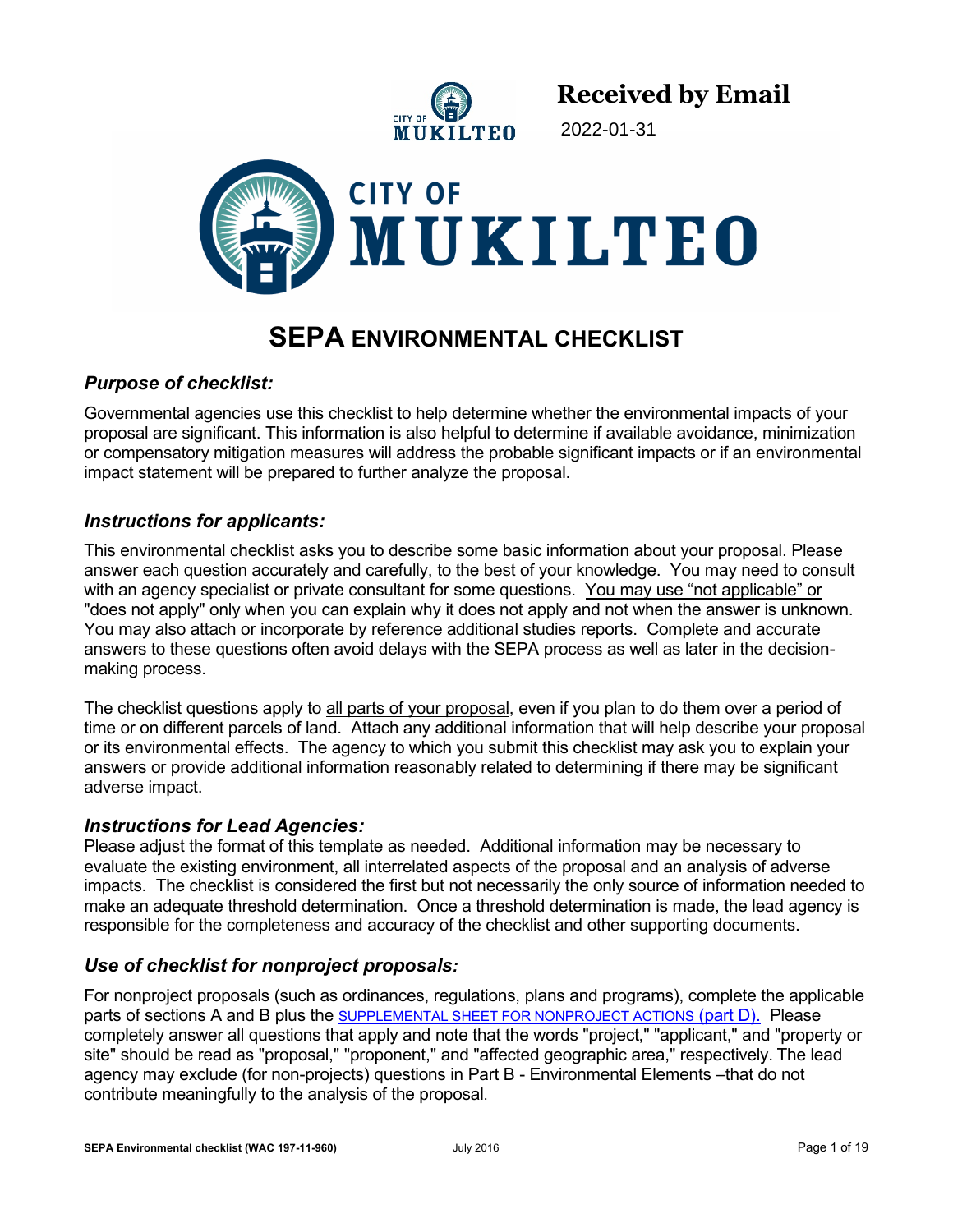## *A. Background*

- 1. Name of proposed project, if applicable: *Carrick Court*
- 2. Name of applicant: *214-WLD Carrik Court, LLC*
- 3. Address and phone number of applicant and contact person: **1010 Market Street**  *Kirkland, WA 98033*
- 4. Date checklist prepared: *January 30, 2022*
- 5. Agency requesting checklist: *City of Mukilteo, Washington*
- 6. Proposed timing or schedule (including phasing, if applicable): *Site clearing, grading, storm drainage and infrastructure improvements construction are planned for Summer or Fall of 2023. Initial site work will include stream and wetland relocation and enhancement efforts and all site improvements. Home and building construction is planned for Summer or Fall of 2024. This project may be constructed in phases.*

7. Do you have any plans for future additions, expansion, or further activity related to or connected with this proposal? If yes, explain.

*There are no plans for future additions, expansion, or further activity related to this project proposal.* 

8. List any environmental information you know about that has been prepared, or will be prepared, directly related to this proposal.

*A number of environmental studies have been completed in support of the project, including the following (copies included with application):* 

- o *Geotechnical Engineering Report (Earth Solutions NW, LLC (October 12, 2020))*
- o *Critical Areas Assessment and Conceptual Mitigation (Green Earth Operations, Revised December 23, 2021)*
- o *Traffic Impact Analysis (Gibson Traffic Consultants, Inc. October 2020)*
- o *Archeological Survey Report (ERCI, September 23, 2021)*
- 9. Do you know whether applications are pending for governmental approvals of other proposals directly affecting the property covered by your proposal? If yes, explain. *A Joint Aquatic Resource Permit Application (JARPA) and Hydrualic Permit Approval (HPA) are being submitted and will be processed concurrent with this agency application. There are no other known existing applications pending government approvals for other proposals directly affecting the property.*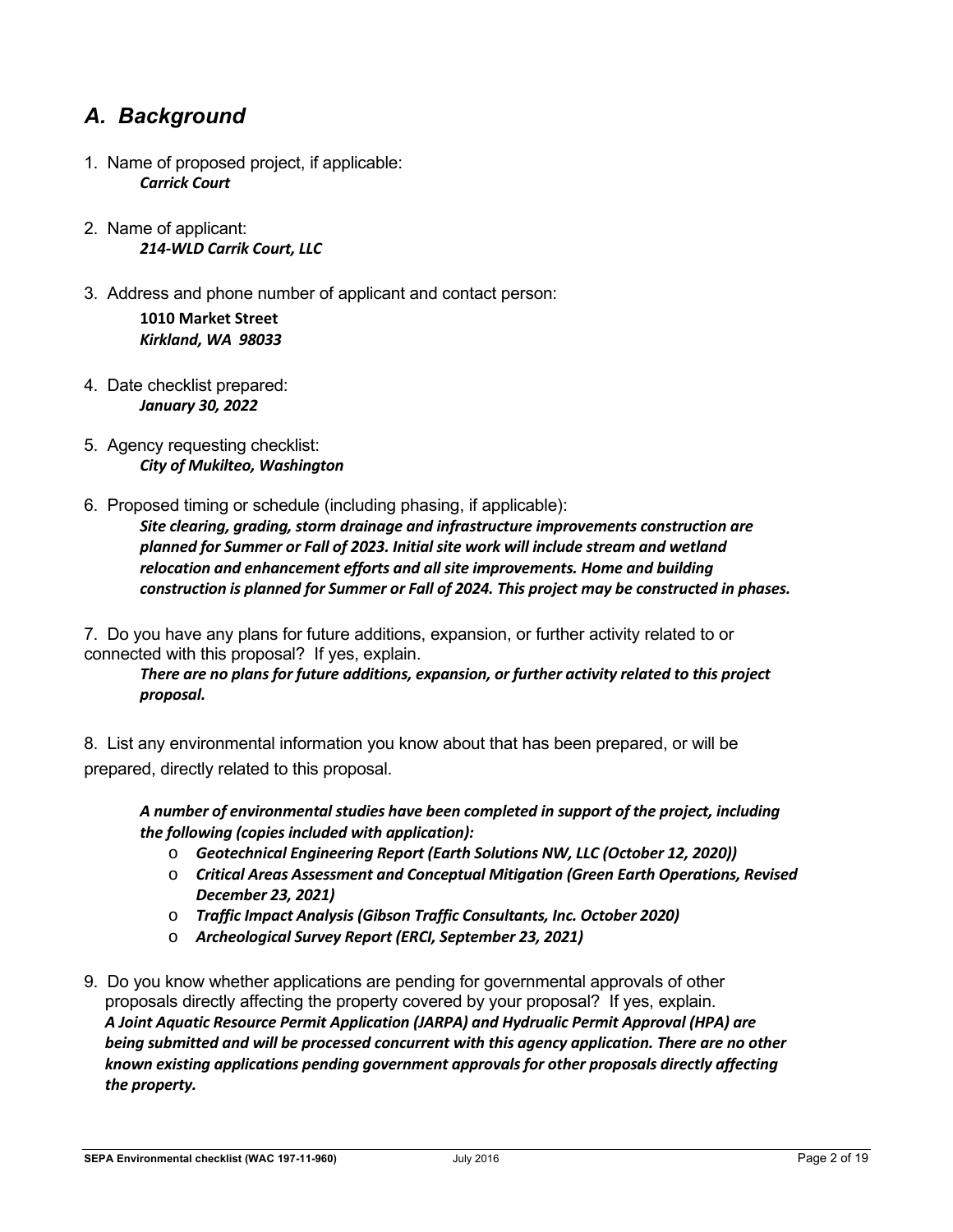10. List any government approvals or permits that will be needed for your proposal, if known. The following government permits/approvals are required for the project proposal:

*City of Mukilteo – Land Use Approval, clearing and grading construction permits, building permits.* 

*Washington State DOE – 401 Water Quality Certification, General Construction Stormwater Discharge Permit* 

*US Army Corps of Engineers – 404 Wetland Permit Washington State Department of Fish and Widlife – Hydraulic Project Approval* 

11. Give brief, complete description of your proposal, including the proposed uses and the size of the project and site. There are several questions later in this checklist that ask you to describe certain aspects of your proposal. You do not need to repeat those answers on this page. (Lead agencies may modify this form to include additional specific information on project description.)

*The Carrik Court project site is an assemblage of three real parcels totaling approximately 9.6 acres in the north-central portion of the City of Mukilteo, Washington. The western and southern approximately 6.5-acre portion of the site are zoned Planned Community Business (PCB) and the remaining north and northeast frontages are zoned Community Business (CB). The project proposes to develop this site as a mixed-use residential and commercial project comprised of twenty-two (22) buildings containing a total of 122 new individual single-family residential townhome units. Four (4) of these buildings along the west frontage of Mukilteo Speedway (SR 525) include 9,600 square feet each of commercial retail space.* 

12. Location of the proposal. Give sufficient information for a person to understand the precise location of your proposed project, including a street address, if any, and section, township, and range, if known. If a proposal would occur over a range of area, provide the range or boundaries of the site(s). Provide a legal description, site plan, vicinity map, and topographic map, if reasonably available. While you should submit any plans required by the agency, you are not required to duplicate maps or detailed plans submitted with any permit applications related to this checklist.

#### *Tax ID No.: 00611600013600, 00611600013500, 00611600013402*

*Location: 8516 & 8616 Mukilteo Speedway, Mukilteo, WA 98275 Township-Range-Section-Quarter: 28 -04-16-NE* 

*Abbreviated Legal Description:* 

|  | 00611600013600: WEST & WHEELERS SEAVIEW FIVE AC TRS BLK 000 D-00 - LOT 136.     |
|--|---------------------------------------------------------------------------------|
|  | 00611600013500: Section 16 Township 28 Range 04 Quarter NE WEST & WHEELERS SEA- |
|  | <i>VIEW 5 AC TRS BLK 000 D-00 LOT 135.</i>                                      |
|  | 00611600013402: Section 16 Township 28 Range 04 Quarter NE WEST & WHEELERS      |
|  | SEAVIEW FIVE AC TRS BLK 000 D-02 - ALL TH PTN TR 134 DAF: BEG AT SE             |
|  | COR SD TR 134 TH NLY ALG E BDY SD TR 150FT TH WLY 291FT TH SLY150FT             |
|  | TH ELY 291FT TO TPB PER SNO CC 92-2-02166-6                                     |
|  |                                                                                 |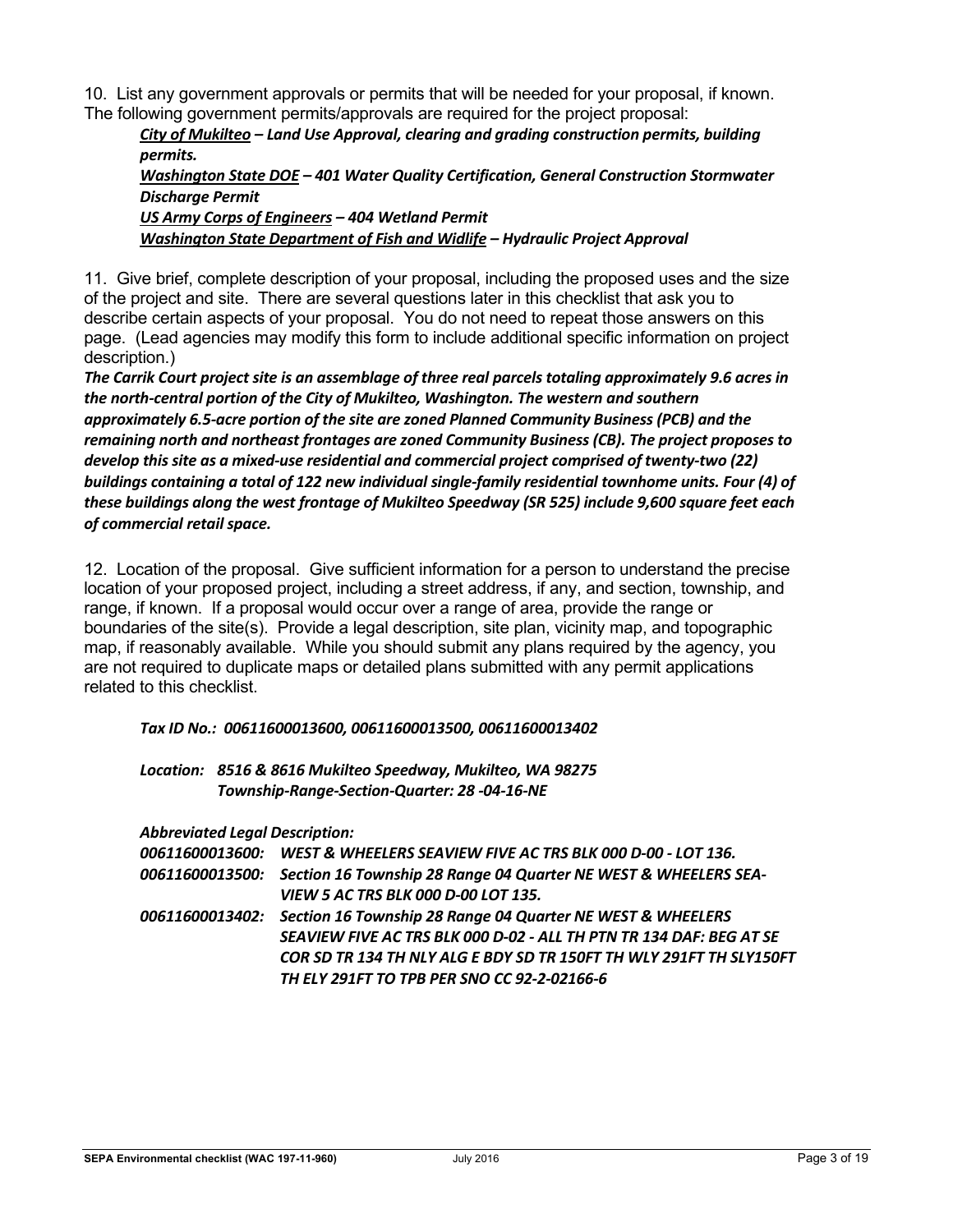## *B. Environmental Elements*

## **1.** *Earth*

a. General description of the site:

(circle one): Flat, rolling, hilly, steep slopes, mountainous, other

- b. What is the steepest slope on the site (approximate percent slope)? *40%*
- c. What general types of soils are found on the site (for example, clay, sand, gravel, peat, muck)? If you know the classification of agricultural soils, specify them and note any agricultural land of long-term commercial significance and whether the proposal results in removing any of these soils.

*The NRCS WebSoilSurvey identifies the general soil classification at the site as Alderwood-Urban land complex with 70% at 2 to 8 percent slopes and 30% at 8 to 15 percent slopes. Alderwood-Urban complex is a characterized as a hydrologic group B soil that is moderately well drain but with very low water trasmition. A geotechnical report for the site was prepard by Earth Solutions NW, LLC on October 12, 2020. The report will be provided with this submittal. The report found fill and native material onsite. With the fill consisting of silty sand with gravel in loose to medoium dense and moist conditions. Native material primarily consisted of dense to very dense, silty sand with gravel. The maximum boring depths was 137.5 bgs. Some seepage and ozide staingin was noted by the geotechnical engineer and that area of perched groundwater may be encountered during construction. Please see geotechnical report for additional information.* 

d. Are there surface indications or history of unstable soils in the immediate vicinity? If so, describe.

*There were no surface indications or known history of unstable soils in the immediate vicinity of the project site. The Geotechncial Report states that "…the site does not include geological hazardous area. Standard development practices area applicable to the proposed development."* 

e. Describe the purpose, type, total area, and approximate quantities and total affected area of any filling, excavation, and grading proposed. Indicate source of fill.

*The site generally slopes west with a topographic ridge near its north-central portion that results in distinct grades tending downward to the northwest and southwest from higher elevations along SR 525. The southern approximately twenty-five percent of the site is encumbered by a wetland and seasonal stream. The project proposes to re-grade the developable portion of the site to develop roadway, storm drainage, and utility infrastructure and building pads as necessary so support a new residential neighborhood. Grading, buffer enhancement, and provide building pad areas and access roads. The project will clear and grade approximately 9 acres of the site with earthwork estimates of approximately 47,578 cubic yards (CY) of cut and 16,060 CY of Fill, with a resulting approximate net earthwork of 31,518 CY of export. These estimated volumes were determined using Civil3D software and assumed 12 inches of organic material stirpping per the recommendation of the Geotechncial Report.* 

f. Could erosion occur as a result of clearing, construction, or use? If so, generally describe.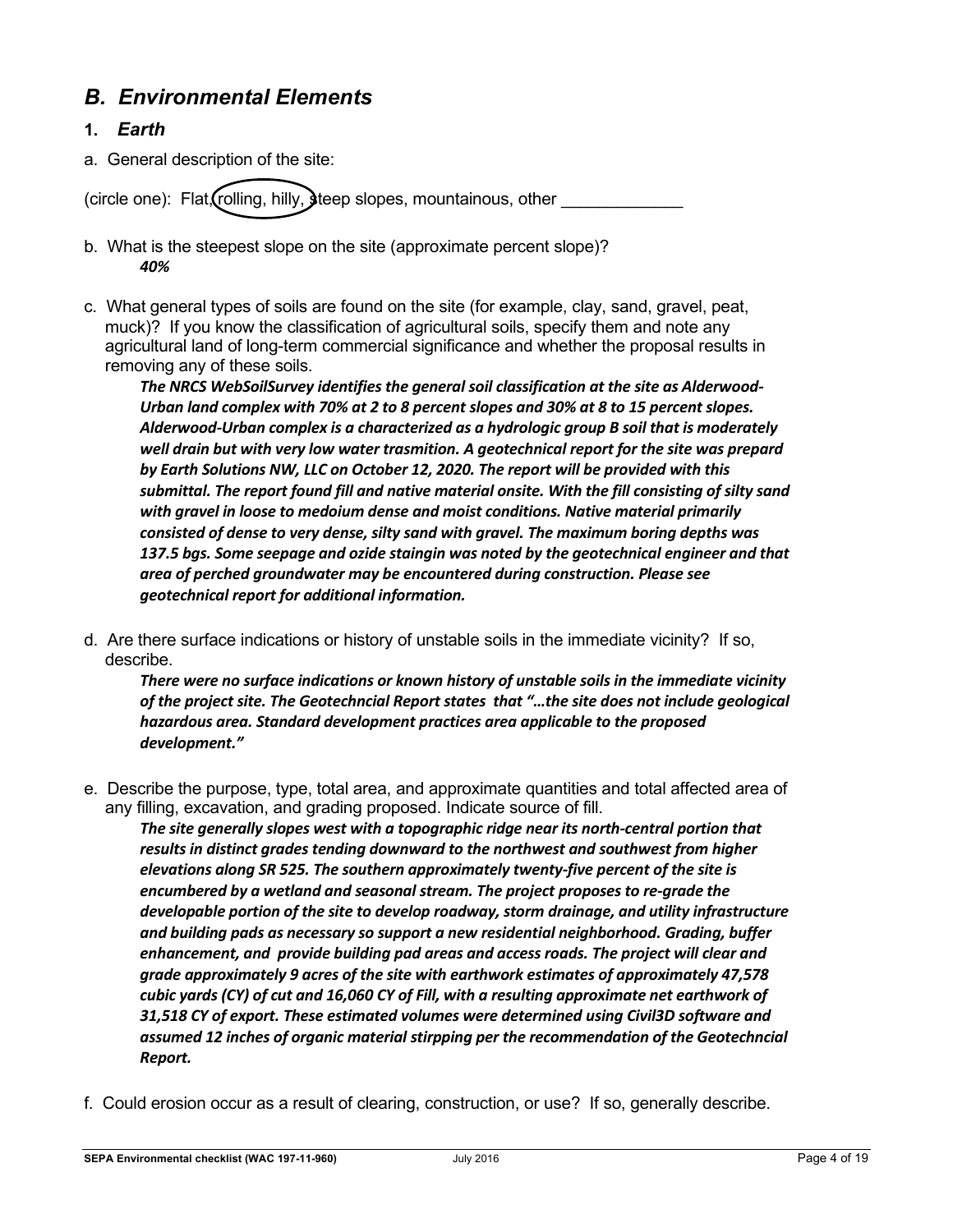*Localized erosion could occur during clearing and construction activities. A temporary erosion and sediment control plan and stormwater pollution prevenetion plan with site specific erosion control measure will be completed and provided with the project construction documents. Erosion of the completed site improvements is not likely with the completed project due to proposed landscaping, pavement, building coverage, and associated permanent storm drainage controls.* 

- g. About what percent of the site will be covered with impervious surfaces after project construction (for example, asphalt or buildings)? *Approximately 55% of the site will be covered by impervious surfaces.*
- h. Proposed measures to reduce or control erosion, or other impacts to the earth, if any: *The project will implement typical temporary erosion control best management practices (BMPs) including, but not limited to: silt fence, inlet protection, interceptor swales, straw wattles, and sediment traps or temporary settling tanks will be maintained onsite during construction to contain or to provide treatment to surface water runoff prior to release to offsite areas and to limit erosion potential of any exposed soil areas. Water trucks and/or street sweepers may be used to control dust during dry periods and to maintain public rightsof-way. Construction activities will be limited to construction hours allowed by current City of Mukilteo Code and Engineering Design and Development Standards.*

## *2. Air*

a. What types of emissions to the air would result from the proposal during construction, operation, and maintenance when the project is completed? If any, generally describe and give approximate quantities if known.

*Construction machinery will produce exhaust during site development work. Emissions typical of medium density residential neighborhoods such as vehicular exhaust, is likely with the completed development. Typical vehicular emissions will result from transient traffic under developed site conditions.* 

b. Are there any off-site sources of emissions or odor that may affect your proposal? If so, generally describe.

*There are no known offsite sources of emissions or odor that may affect this proposal.* 

c. Proposed measures to reduce or control emissions or other impacts to air, if any:

*Construction activities will be limited to established City of Mukilteo standard work hours to reduce and control emissions, noise, and other impacts to air. Water trucks or similar methods will be used to limit arrant dust from the site during construction. No permanent measures are planned or expected to be necessary to reduce or control emissions from the finished project as proposed***.** 

#### *3. Water*

- a. Surface Water:
	- 1) Is there any surface water body on or in the immediate vicinity of the site (including year-round and seasonal streams, saltwater, lakes, ponds, wetlands)? If yes, describe type and provide names. If appropriate, state what stream or river it flows into.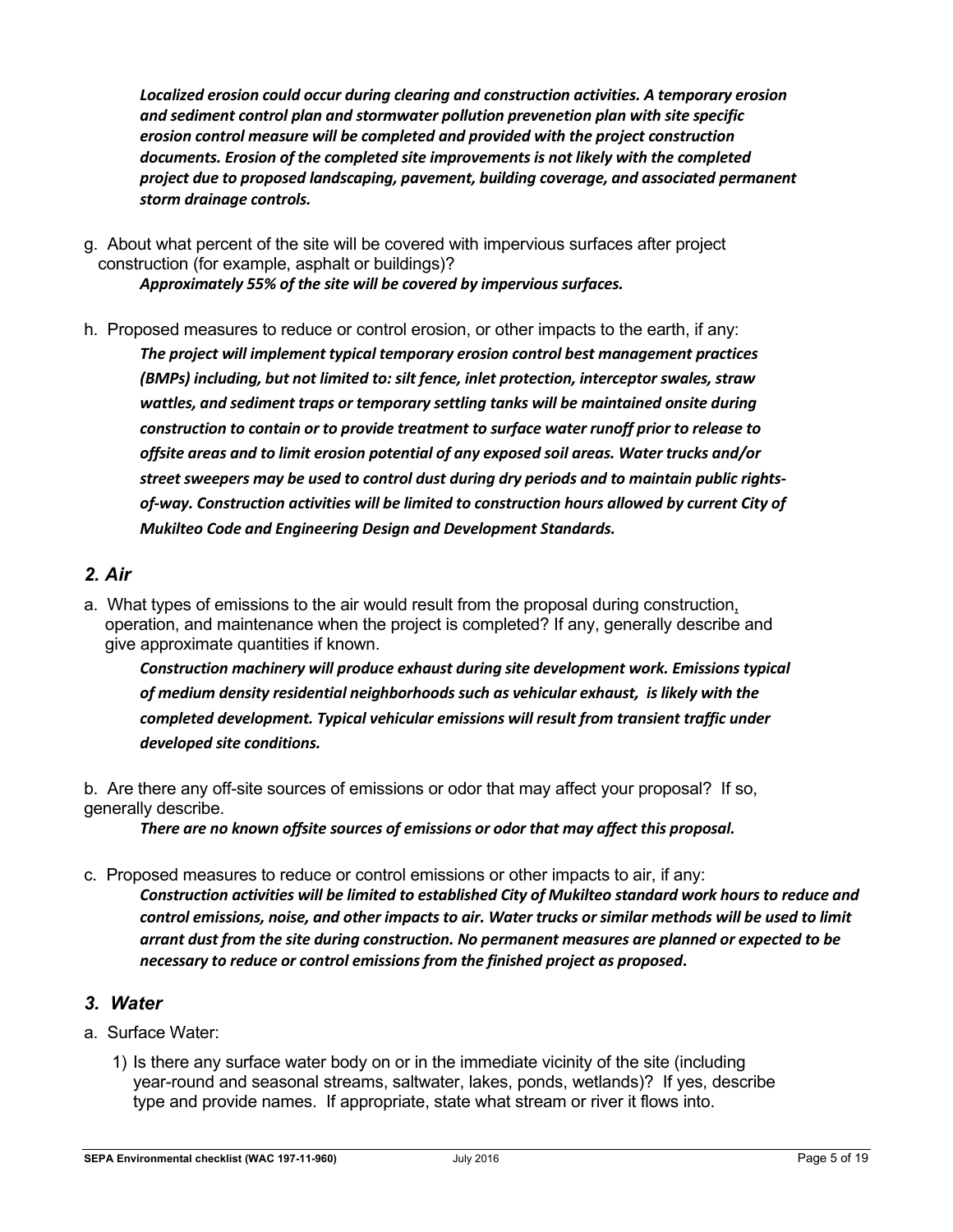*There is one Category IV wetland and an unnamed Type 5 stream located in the southern portion of the site. These resources are being enhanced and partially relocated onsite to accommodate the proposed improvements. The stream discharges to a ditch along 88th Street SW.* 

2) Will the project require any work over, in, or adjacent to (within 200 feet) the described waters? If yes, please describe and attach available plans.

*Portions of the wetland and stream in the south end of the site will be impacted by entrance road, interior roadways, and building unit construction. Impacts will be mitigated onsite as described below.* 

#### *Stream Channel and Wetland Modifications:*

*In order to limit temporal loss of stream and wetland functions, the wetland and stream mitigation areas and the new entrance road along 88th St. SW will likely be constructed prior to the filling and excavation of the stream/wetlanf areas. It is anticipated that work will occur during the spring/summer conditions when the site is at its driest. This will involve the following tasks.* 

#### *Wetland A/Drainage 1*

- *Areas within the entrance road limits from 88th St. SW will be cleared and grubbed. Clearing and grading will occur along the new stream channel alignment. This will involve tree removal along the channel centerline. It is anticipated that 66 trees will be removed. Wetland creation areas and buffer edges will be graded as shown in the grading plan. Note that the site's natural contours require grading of buffer edges along the north edge of the site. Where possible, western red cedar trees within the wetland creation areas will remain in place. These trees will be flagged, and grading will try to minimize root disturbance. After final grading and compaction, these remaining cedar trees will be situated on hummocks adding microtopographic ecological elements. Douglas fir and vine maples within the wetland/stream creation zone will be removed and reincorporated as either habitat wood piles or tree trunk sections used to build log weirs along the stream.*
- *Log weir sections will be cut to size (using either Douglas fir, cedar, or other types of trees harvested onsite) and installed along the stream channel alignment. A series of four log weir steps will be constructed east of the road to create a stream step pool system with wetland terraces. Stream gravel will be placed within the stream centerline and in pool areas downstream of the weir to provide scour protection. See Plan C-3 in Appendix D of the Conceptual Mitigation Plan.*
- *Wetland areas downstream of the culvert (see Culvert section below) will be graded with a maximum side slope of one percent. Conifer logs will be embedded in the existing wetland and wetland creation areas perpendicular to stream flow to impound and spread water. The small portion of Wetland A creation area shall be accessed for grading from the north road entrance to avoid any need to cross existing wetland areas.*
- *After completion of the mitigation areas and new culvert, stream flow will then be redirected to the new channel. This will involve construction of a new manhole (Type 2) within the Mukilteo ROW to intercept flows from the existing 15-inch concrete storm pipe. A 74-foot, 18-inch storm pipe will be installed (open/cut trench) from the manhole to the head of mitigation site in the east. Storm flow will exit the pipe and flow down a 38-foot cobble channel set at roughly 12 percent slope. This channel then intercepts the first stream/wetland terrace. This work will be done in the dry season and a water management plan will be developed to handle stream flows if they occur during this period.*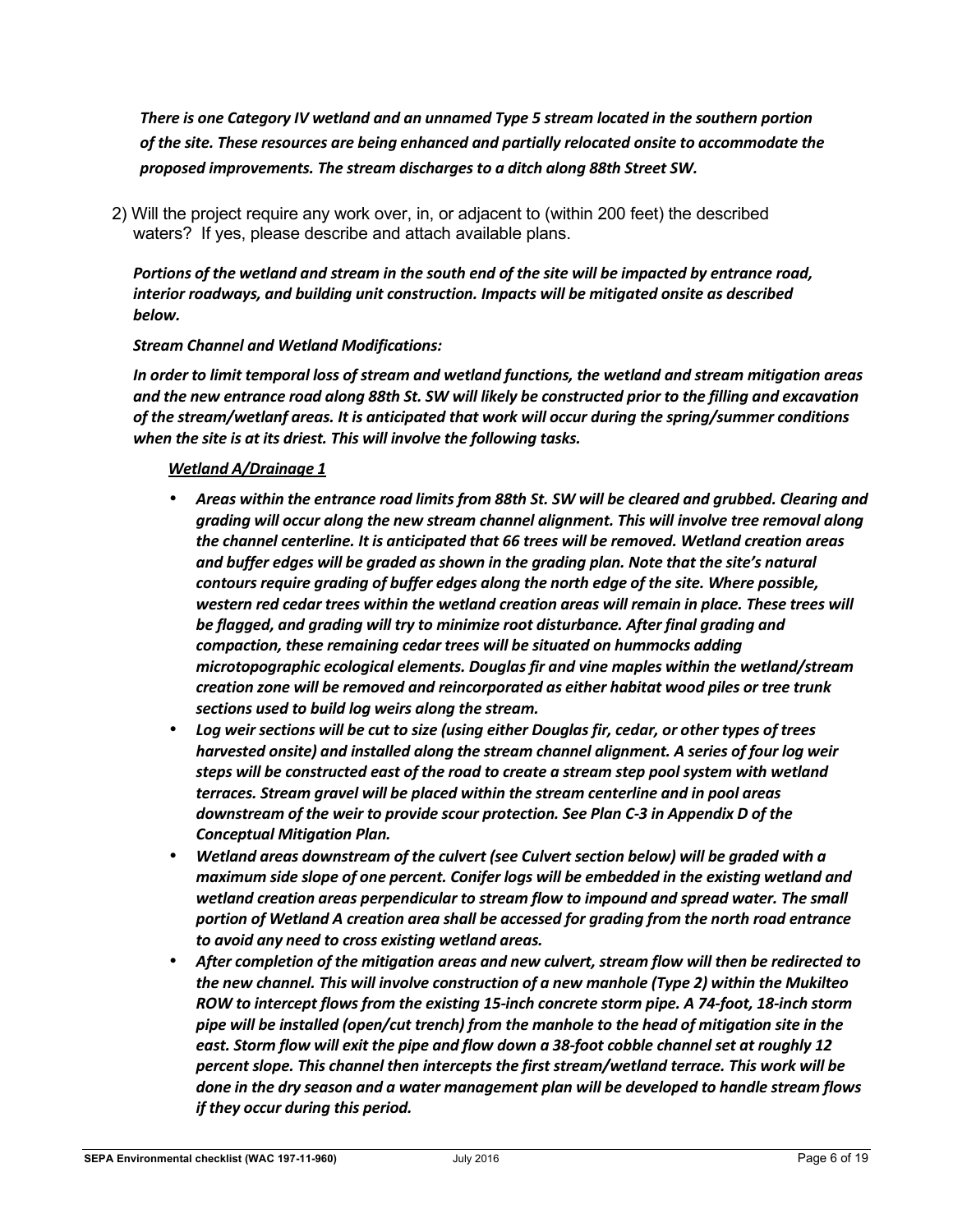• *Planting will be installed in wetland areas and their buffers in the late fall.* 

#### *Culvert*

- *A 36-inch arched pipe culvert (78 feet in length) will be installed to convey the seasonal stream and connect the two new wetlands areas to the downstream existing portion of Wetland A. The roadway retaining walls and roadbed will then be built up to final grade.*
- *During construction of the new road, the new culvert will be placed in sections using a track hoe and cables. The sections will be joined using connecting bands that wrap around the pipe joint.*
- *The culvert will sit on a flat sloped surface, compacted and bedded with gravel.*
- *The invert elevation of the culvert pipe will be installed approximately 18-inches below the final stream invert/bottom elevation. The inside of the culvert will be backfilled and brought to match streambed grade using streambed materials (2.5-inch minus well-graded gravel material per WSDOT 9-03.11(1), Streambed Sediment or approved equal).*
- *The retaining wall will enclose the culvert on the upstream and downstream ends.*

#### *Land Clearing*

- *Rubber-tired logging equipment, track hoes, dump trucks, and logging trucks will be used to clear/grub and excavate/grade the site.*
- *Select conifer logs and woody debris will be stockpiled to support mitigation activities.*
- *Mechanical removal/excavation of blackberry/knotweed thickets will occur within the east and south portions of Parcel A. This will be part of critical area wetland and buffer mitigation activities.*

#### *Outfall Structures*

- *Stormwater generated from new impervious surfaces will enter a detention vault in the SW corner of the site.*
- *This is a typical below-grade detention with and flow control riser to mitigate increased runoff volumes and rates from this area of the improved site. A proprietary filtration vault will also be located immediately downstream of this vault to treat the controlled release rate for the 2-year event under developed conditions prior to releasing flows to the adjacent critical area buffer.*
- *From the vault, water will discharge via Outlet 1 (in the SW corner of the site), through two narrow rock-lined spreader trenches – 30 x 5 FT (150 SF) in size and 50 x 5 FT (250 SF) in size. This is new water source that will support wetland hydrology in the lower section of Wetland A.*
- *At second outlet, Outlet 2, contains an eight-foot-long buried pipe that conveys roof and foundation drain water. Water discharges to an outfall pad and infiltrates over the upland forested surface and sub-surfaces. The surface and sub-surface run through the length of the forested buffer and will sufficiently mimic natural dispersal, infiltration, and act as secondary hydrologic source to the wetland and stream mitigation area.*
- *The detention vault and outfalls shall be constructed with standard excavator/loader/dumper equipment. Excess excavated material shall be disposed of off-site at approved locations.*
- *All outfall specifications and construction shall adhere to the adopted 2012 Department of Ecology Stormwater Management Manual for Western Washington as amended in December 2014.*

#### *Entrance Road Retaining Walls*

- *A tracked excavator from the new access road at 88th Ave SW from the south and development area from the north will excavate a narrow trench (max width 3 feet) where gravel footings will be placed. This will be the base for a mechanical stabilized earth (MSE) wall.*
- *Modular precast concrete panels will be lowered by a tracked excavator for installation.*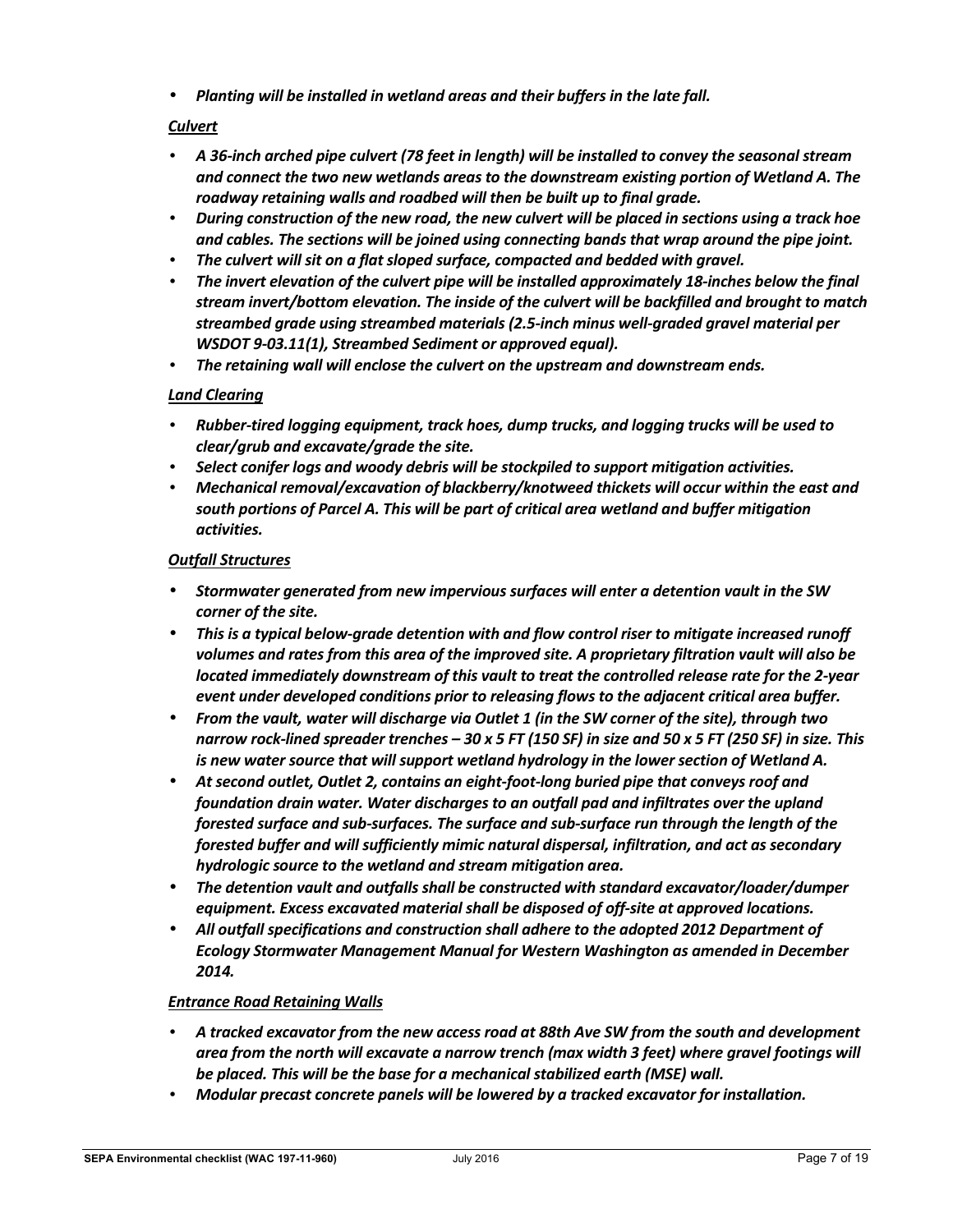• *Select backfill and geogrid soil reinforcement will be installed with the MSE wall in a series of lifts.* 

#### *Road and Development*

- *A secondary new private access road onto the site will be constructed from 88th Avenue SW. This road will be constructed simultaneous with the realignment and mitigation of Drainage 1/Wetland A.*
- *The road sits at the approximate gradient that will be required for site access; construction of the wetland/stream areas shall be excavated on the immediate sides to the east and west. Some excavation and fill will be needed in order to install the stream culvert at the appropriate gradient.*
- *All fill materials used for the road and retaining walls shall come from either clean onsite materials or those which will be imported from approved locations using dump trucks. This fill will require retaining walls (MSE) which will be installed by laborers and backhoes. Roller compactors will be used to place fill material.*
- *Track hoe/excavators will be used to install storm drainage and utilities to the site.*
- *The mixed residential/commercial townhome development will be situated on the north ¾ of the Site, which is the most currently impacted and developable portion of the site.*

#### *Proposed Utility Extensions*

*Water, sanitary sewer, and other utility services will be provided by extension of existing public facilities within either the SR525 or 88th Street SW rights-of-way. Water, storm drainage, and likely power, communication, and natural gas utilities are currently planned to be installed within the new private road that will intersect the improved north frontage of 88th Street SW.* 

3) Estimate the amount of fill and dredge material that would be placed in or removed from surface water or wetlands and indicate the area of the site that would be affected. Indicate the source of fill material.

*Total direct wetland impacts of 8,535 sqaure feet are associated with entrance road and townhouse unit construction. This will also results in stream impacts of an estimated 491 feet. Approximately 413 linear feet of stream channel will be filled/excavated or abandoned (78 feet) and relocated to the south.* 

*Portions of the wetland and the stream associated with the entrance road from 88th Street will be filled (248 CY). Native onsite soils, consisting primarily of medium dense to very dense, silty sand with gravel will be compacted to specification. No material will be imported. 1,600 CYs of material will be excavated in wetland and stream sections as the current townhouse configuration requires the first floors to be recessed below ground surface to avoid a maximum building height elevation above Mukilteo Speedway. The material will be hauled offsite to an approved dump site.* 

4) Will the proposal require surface water withdrawals or diversions? Give general description, purpose, and approximate quantities if known. *No surface water withdrawls are proposed with the project. Poritons of the existing stream will be relocated with the project.* 

5) Does the proposal lie within a 100-year floodplain? If so, note location on the site plan.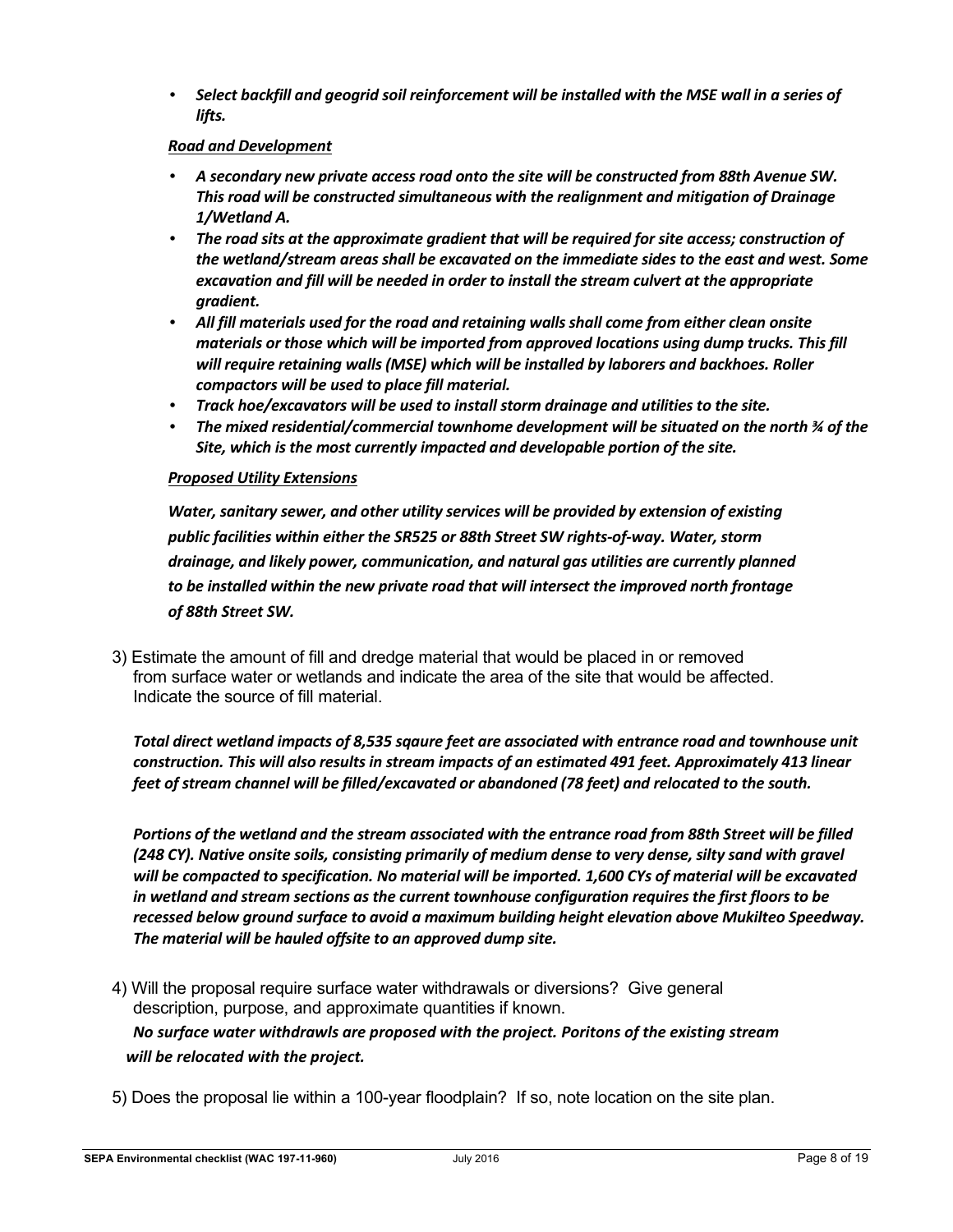#### *No, the project does not lie within a 100-year floodplain.*

6) Does the proposal involve any discharges of waste materials to surface waters? If so, describe the type of waste and anticipated volume of discharge.

*No, the project will not involve any discharge of waste materials to surface waters.* 

- b. Ground Water:
	- 1) Will groundwater be withdrawn from a well for drinking water or other purposes? If so, give a general description of the well, proposed uses and approximate quantities withdrawn from the well. Will water be discharged to groundwater? Give general description, purpose, and approximate quantities if known.

#### *No, there will be no withdrawal of ground water from a well for drinking water or other purposes.*

2) Describe waste material that will be discharged into the ground from septic tanks or other sources, if any (for example: Domestic sewage; industrial, containing the following chemicals. . . ; agricultural; etc.). Describe the general size of the system, the number of such systems, the number of houses to be served (if applicable), or the number of animals or humans the system(s) are expected to serve.

*No waste materials are anticipated or proposed to be discharged into the ground.* 

- c. Water runoff (including stormwater):
	- 1) Describe the source of runoff (including storm water) and method of collection and disposal, if any (include quantities, if known). Where will this water flow? Will this water flow into other waters? If so, describe.

*Surface water runoff from the developed site will travel mostly as sheet and shallow concentrated flows over roofs, paved surfaces, lawns, and other landscape areas. Runoff volumes will be collected and conveyed by new public and private storm drainage systems comprised of catch basin inlets and below-grade pipes to either an onsite stormwater detention vault in the southwest portion of the site, below-grade detention tanks serving isolated groups of private drivews and townhome units throughout the site, or to a surface discharge point in the northwest portion of the site that is collected by an existing offsite drainage system. The increased runoff rate and volumes resulting from the change in land use will be mitigated in accordance with current City of Mukilteo surface water standards. Runoff from pollution generating and non-pollution generating surfaces will be treated to the minimum Basic treatment standard in accordance with applicable City and Department of Ecology standards. Gravel trenches or equivalent facilities will be located in the outer limits of the adjusted wetland buffer to disperse detained and treated flows from the flow control and treatment facilities over native vegetation area.* 

2) Could waste materials enter ground or surface waters? If so, generally describe.

*The proposed development is not expected to result in waste material discharge to either ground or surface waters as all infrastructure, including sanitary sewer and storm water systems, will be designed and constructed to City of Mukilteo development/public works standards.*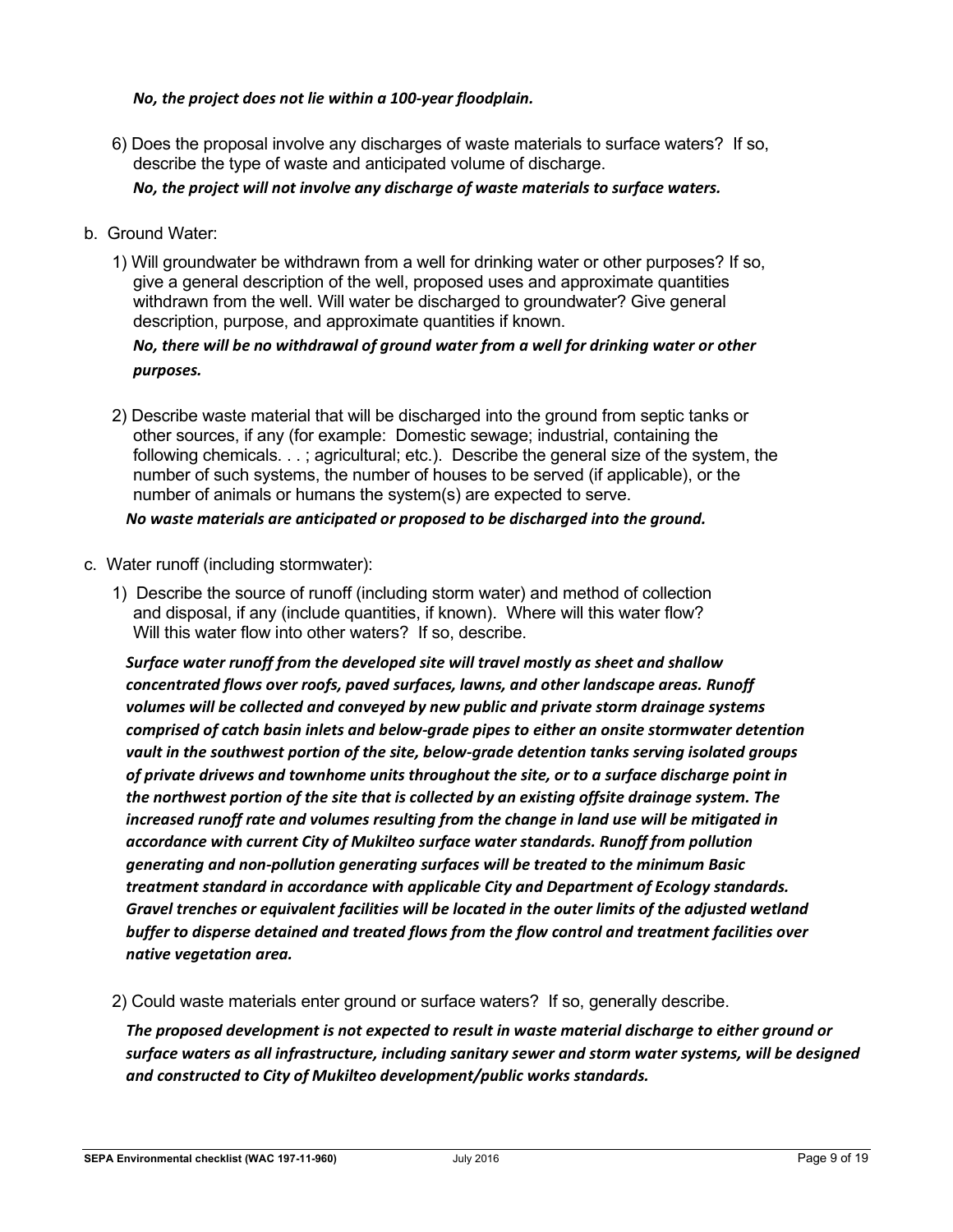3) Does the proposal alter or otherwise affect drainage patterns in the vicinity of the site? If so, describe.

*The proposed development does not significantly affect drainage patterns in the vicinity of the site. The drainage infrastructure has been designed so that stormwater is released offsite to the two drainage basins in volumes similar to the predeveloped condition.* 

d. Proposed measures to reduce or control surface, ground, and runoff water, and drainage pattern impacts, if any:

*The development of the project will be provided with new public sewer, water, and storm water infrastructure improvements designed and constructed in accordance with City of Mukilteo development/public works standards. These infrastructure improvements would include extension of existing public sanitary sewer mains, and onsite storm water flow control and water quality treatment facilities.* 

## *4. Plants*

- a. Check the types of vegetation found on the site:
	- deciduous tree: alder, maple, Cottonwood
	- X evergreen tree fir, cedar, pine, other
	- X shrubs: Indian Plum, Blackberry, sword fern,
	- \_X\_\_\_grass
	- \_\_\_\_pasture
	- \_\_\_\_crop or grain
	- \_\_\_\_ Orchards, vineyards or other permanent crops.
	- wet soil plants: cattail, buttercup, bullrush, skunk cabbage, other
	- X water plants: Salmonberry, Lady fern, Creeping buttercup
	- other types of vegetation
- b. What kind and amount of vegetation will be removed or altered?

*All existing vegetation will be removed from the interior portions of the site to allow for grading and density of development. A majority of the 2nd and 3rd growth forest in the in south parcel will remain and support stream and wetland mitigation activities. English ivy and knotweed will be removed within portions of the wetland and buffer. The buffers along the north edge of the mitigation area will be enhanced with native shrub and tree plantings.* 

- c. List threatened and endangered species known to be on or near the site. *There are no known threatened or endangered species known to be on or near the site.*
- d. Proposed landscaping, use of native plants, or other measures to preserve or enhance vegetation on the site, if any:

*Existing wetland and surrounding buffers will be retained and enhanced using native species. Proposed perimeter and interior landscaping will be provide per City of Mukilteo code requirements and will include native and drought tolerant plantings.*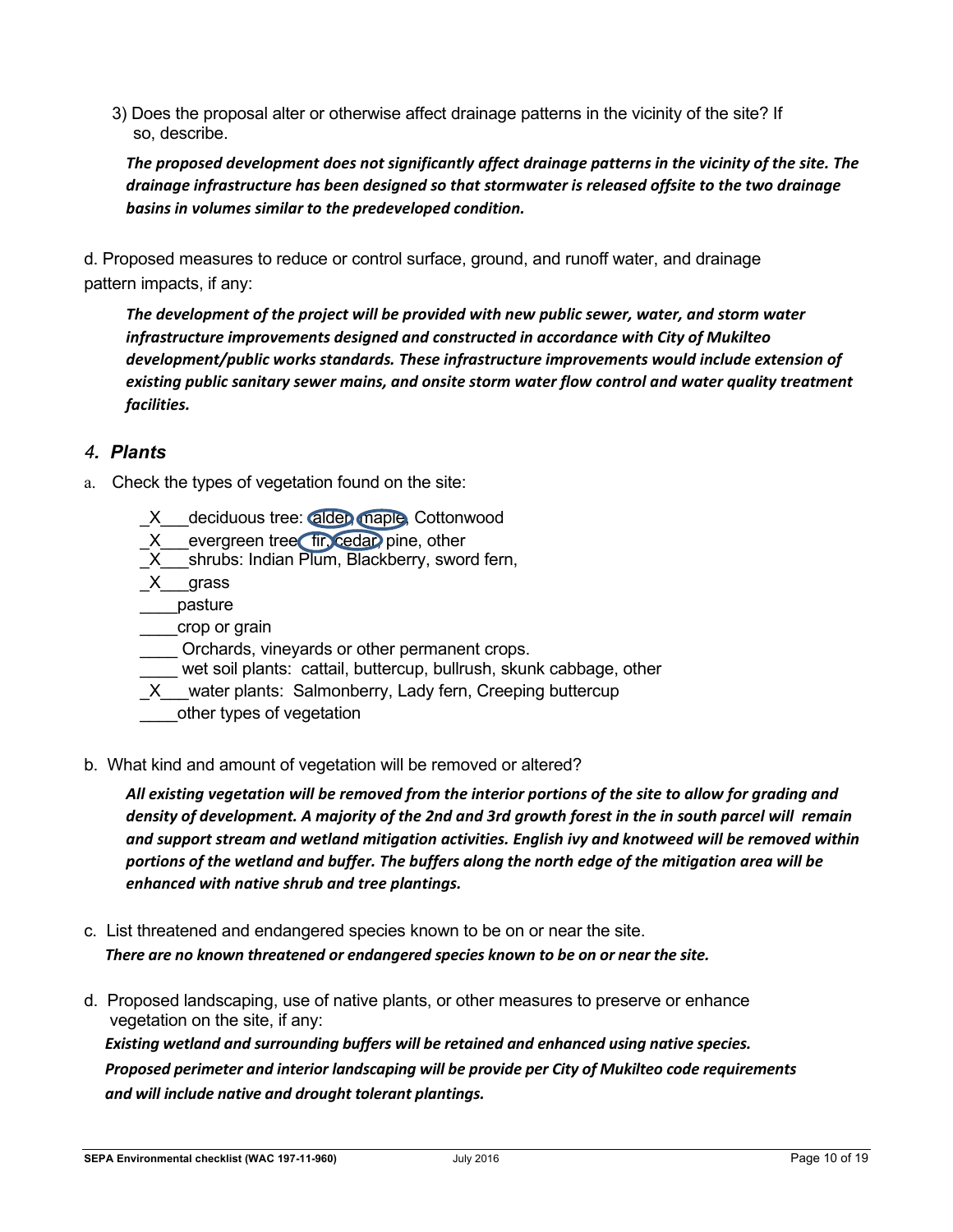e. List all noxious weeds and invasive species known to be on or near the site. *English Ivy Japanse knotweed* 

#### *5. Animals*

a. List any birds and other animals which have been observed on or near the site or are known to be on or near the site.

Examples include:

birds: hawk, heron, eagle, songbirds, other: mammals: deer bear, elk, beaver, other: fish: bass, salmon, trout, herring, shellfish, other

- b. List any threatened and endangered species known to be on or near the site. *There are no known threatened or endangered species known to be near on or the site.*
- c. Is the site part of a migration route? If so, explain.

*The site is located within the Puget Sound basin which is part of the Pacific Flyway bird migratory route.* 

- d. Proposed measures to preserve or enhance wildlife, if any: *Preservation and enhancement of the existing wetland, stream, and associated buffer areas has potential for preserving and enhancing wildlife habitat. Native and flowering trees and shrubs provide opportunities for food and nesting.*
- e. List any invasive animal species known to be on or near the site. *There are no known invasive animal species known to be on or near the site.*

## *6. Energy and Natural Resources*

a. What kinds of energy (electric, natural gas, oil, wood stove, solar) will be used to meet the completed project's energy needs? Describe whether it will be used for heating, manufacturing, etc.

*Electricity will be used by future residents for heating and to power typical household appliances.* 

- b. Would your project affect the potential use of solar energy by adjacent properties? If so, generally describe. *No, the project will not affect the potential use of solar energy by adjacent properties.*
- c. What kinds of energy conservation features are included in the plans of this proposal? List other proposed measures to reduce or control energy impacts, if any: *Building insulation and other materials will be used to conform to current energy codes and provide the appropriate level of energy conservation.*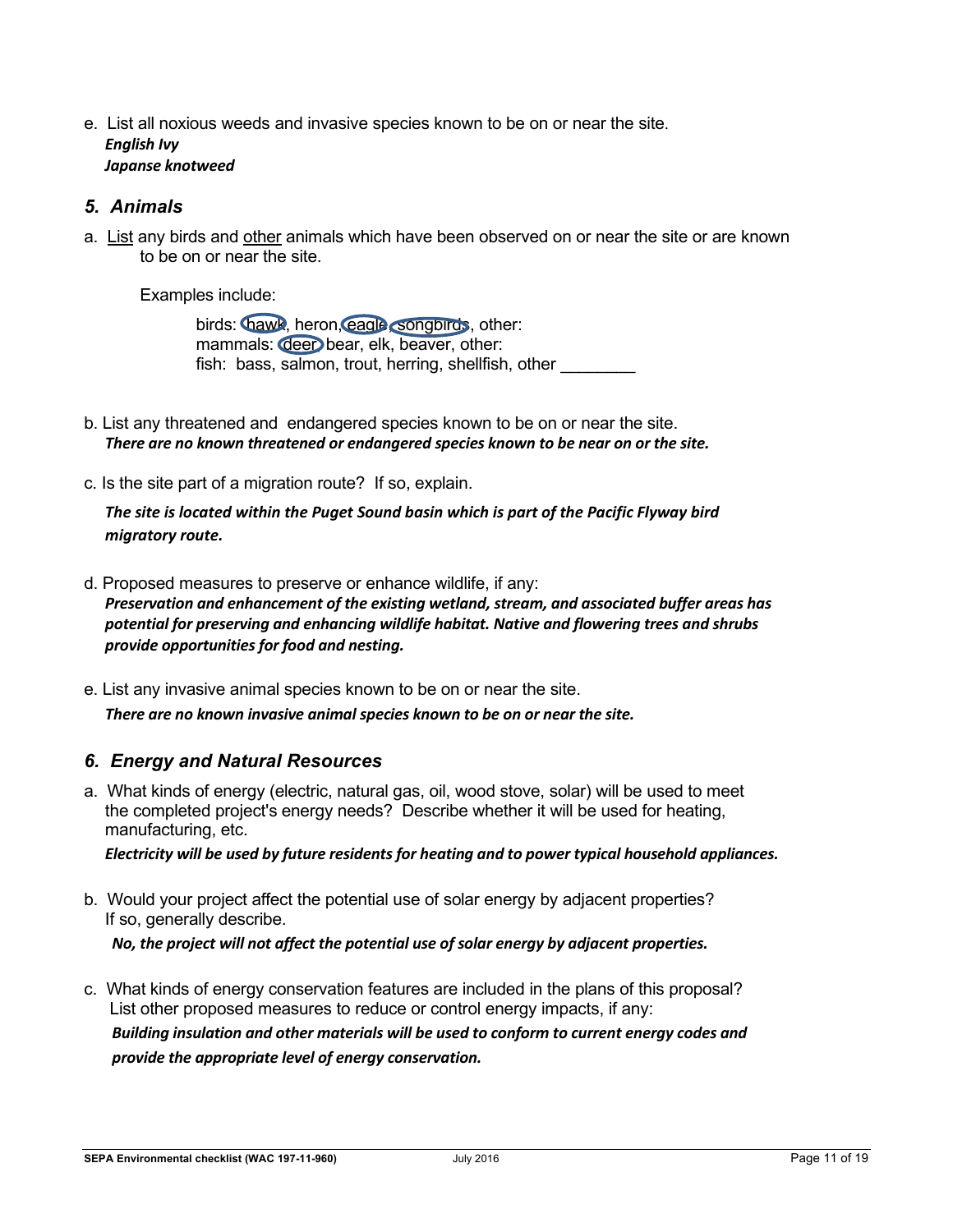## *7. Environmental Health*

a. Are there any environmental health hazards, including exposure to toxic chemicals, risk of fire and explosion, spill, or hazardous waste, that could occur as a result of this proposal? If so, describe.

*No long-term environmental health hazards are known or expected to result from the proposed project.*

- 1) Describe any known or possible contamination at the site from present or past uses. *There is no known contamination at the site from present or past uses.*
- 2) Describe existing hazardous chemicals/conditions that might affect project development and design. This includes underground hazardous liquid and gas transmission pipelines located within the project area and in the vicinity.

*There are no existing hazardous chemicals/conditions known to be located within the project area or in the vicinity that might affect project development and design.* 

3) Describe any toxic or hazardous chemicals that might be stored, used, or produced during the project's development or construction, or at any time during the operating life of the project.

*Fueling or lubrication of construction vehicles onsite may occur during site development or homebuilding. No toxic or hazardous chemicals are known or expected to be stored, used, or produced during the project site's development. No toxic or hazardous chemicals, other than typical household cleaning materials, are expected to be stored, or used within the future permanent, occupied residential units.*

- 4) Describe special emergency services that might be required. *Standard residential emergency services such as fire and paramedic will be needed, but no special emergency services would be required.*
- 5) Proposed measures to reduce or control environmental health hazards, if any: *A spill control and containment plan will be included in the project's construction stormwater pollution prevention plan for the potential of environmental health hazard impacts during construction. No additional or long-term measures are proposed or expected to be necessary to reduce or control environmental health hazards with the finished project.*

#### *b. Noise*

1) What types of noise exist in the area which may affect your project (for example: traffic, equipment, operation, other)?

*A major arterial (Mukilteo Speedway/SR 525) is located adjacent to the east boundary of the site which may result in more vehicular traffic noise than lower volume arterials. Other surrounding properties consist of established low density residential neighborhoods that will generate population and vehicular noise levels typical of and comparable to that of the project.*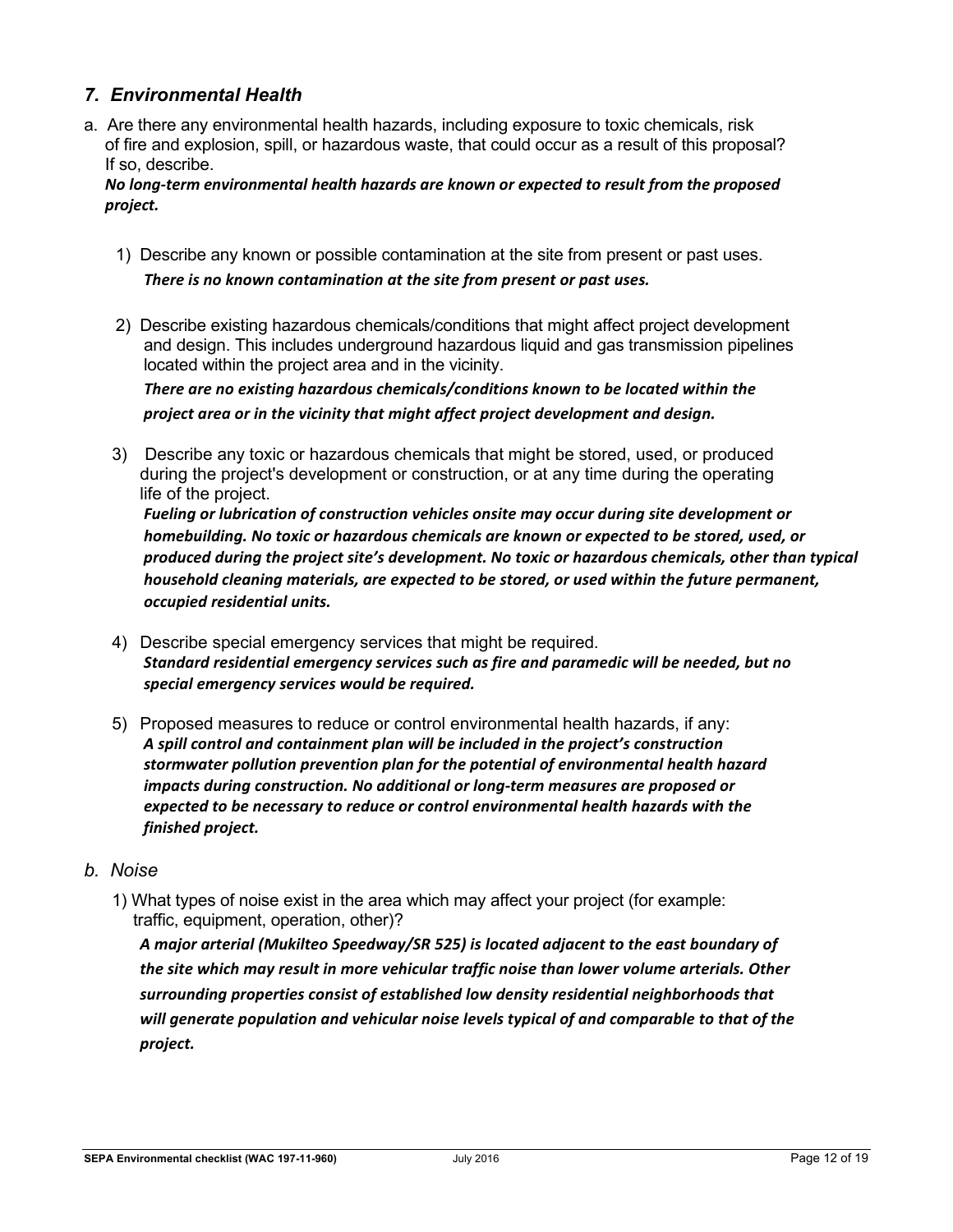2) What types and levels of noise would be created by or associated with the project on a short-term or a long-term basis (for example: traffic, construction, operation, other)? Indicate what hours noise would come from the site.

*Noise from construction equipment during allowable City working hours would occur with the project on a short-term basis. Traffic to and from the site during its construction could also be a potential short-term change in noise level. Construction hours and practices will be in general accordance with the applicable provisions of City of Mukilteo Municipal code. Longterm noise will be limited to pedestrian and vehicular activities typical of a medium density residential neighborhood with adjacent commercial businesses.*

3) Proposed measures to reduce or control noise impacts, if any: *Construction activities will be limited to established City of Mukilteo standard work hours to reduce or control equipment emissions and noise.*

## *8. Land and Shoreline Use*

a. What is the current use of the site and adjacent properties? Will the proposal affect current land uses on nearby or adjacent properties? If so, describe.

*Properties north of the site are a combination of undeveloped and commercial/multifamily uses that are zoned Multifamily (MDR, 13 du/acre). The properties adjacent to the west boundary of the site are fully developed single-family residential subdivisions in the City's low density single-family zone (RD 12.5).* 

b. Has the project site been used as working farmlands or working forest lands? If so, describe. How much agricultural or forest land of long-term commercial significance will be converted to other uses as a result of the proposal, if any? If resource lands have not been designated, how many acres in farmland or forest land tax status will be converted to nonfarm or nonforest use?

#### *The project site has not been used as working farmlands or forest lands of long-term commercial significance. There is no portion of the site that will require conversion from farm/forest designation for development.*

1) Will the proposal affect or be affected by surrounding working farm or forest land normal business operations, such as oversize equipment access, the application of pesticides, tilling, and harvesting? If so, how:

*No, the proposal will not be affected or affect surrounding working farms or forest land.*

c. Describe any structures on the site.

*The site is mostly undeveloped. There is an unoccupied single-family residence and associated outbuildings located in the north-central portion of the site. The residence has most recently been used as a commercial business.* 

- d. Will any structures be demolished? If so, what? *Yes, all existing structures will be removed with the project.*
- e. What is the current zoning classification of the site? *The existing parcels are currently zoned Planned Community Business (PCB) and Community Business (CB).*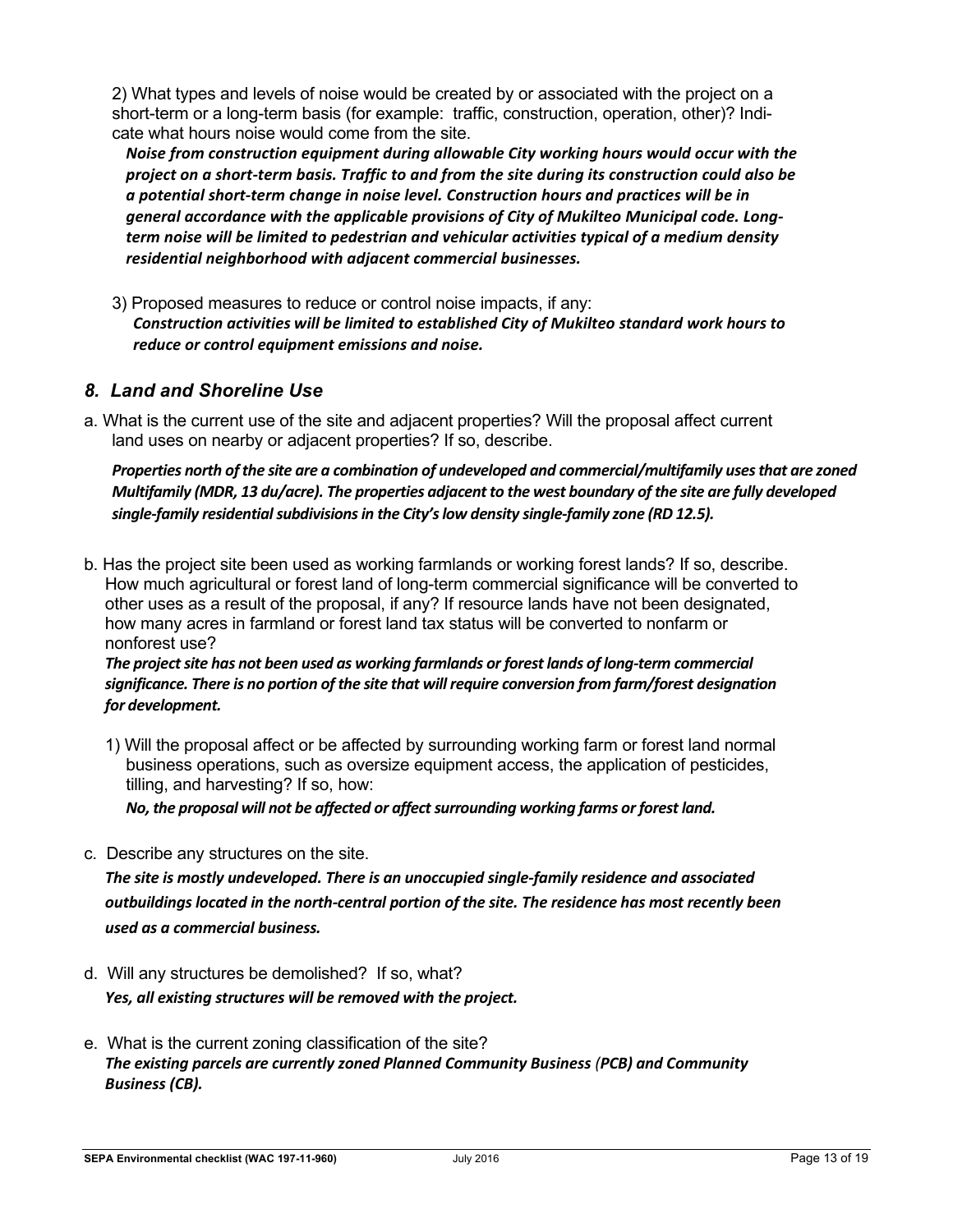- f. What is the current comprehensive plan designation of the site? *The current City comprehensive plan designates the site as Commercial – Mixed Use.*
- g. If applicable, what is the current shoreline master program designation of the site? *The site is not located within a designated shoreline master program area.*
- h. Has any part of the site been classified as a critical area by the city or county? If so, specify. *Critical areas comprised of a wetland and stream and their associated buffers over the southern portions of the site have been identified by the project biologist. These resources were not classified by the City or County.*
- i. Approximately how many people would reside or work in the completed project? *The proposed 120 townhome units are expected to be owner-occupied. At an average 3 person per household, 360 people would reside in the project. It is estimated that 2 to 4 people could work at each of the commercial businesses during business hours, for a total estimated potential of 8 to 16 employees .*
- j. Approximately how many people would the completed project displace? *The project will not displace any people as the site is currenty underoccupied.*
- k. Proposed measures to avoid or reduce displacement impacts, if any: *No measures to avoid or reduce displacement of persons are proposed or expected to be necessary.*
- L. Proposed measures to ensure the proposal is compatible with existing and projected land uses and plans, if any: *The project has been designed and will be constructed in accordance with current City municipal code and development standards. No special mitigation measures are proposed or expected to be necessary to ensure the proposal is compatible with existing and projected land uses and plans.*
- m. Proposed measures to reduce or control impacts to agricultural and forest lands of long-term commercial significance, if any:

*No measures are proposed or expected to be necessary to ensure compatibility with any agricultural or forest land areas. This single-family residential development as proposed is consistent with currently allowed uses and are not incompatible with nearby agricultural and forest lands of long-term commercial significance.* 

## *9. Housing*

- a. Approximately how many units would be provided, if any? Indicate whether high, middle, or low-income housing. *120 residential, middle-income housing units will be provided with the project.*
- b. Approximately how many units, if any, would be eliminated? Indicate whether high, middle, or low-income housing.

*The one single-family building on the site is not residentially occupied and therefore no housing units are being eliminated by the project. This building has the potential for single-family*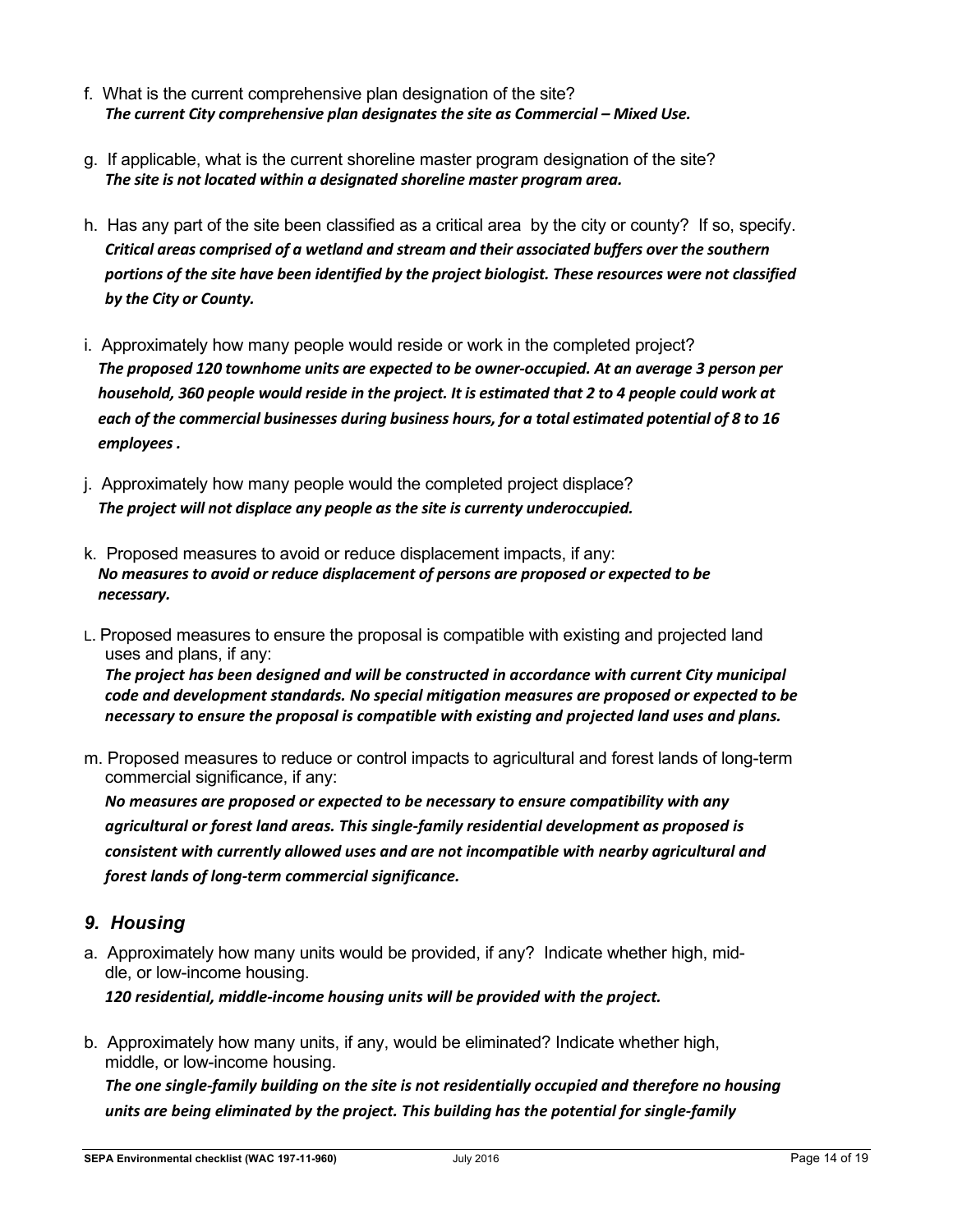*residential use and, if that were the case, then one middle-income housing unit would be eliminated by the project.* 

c. Proposed measures to reduce or control housing impacts, if any: *No special measures are proposed or expected to be necessary to reduce or control housing impacts from the planned mixed-use residential and commercial development.*

## *10. Aesthetics*

a. What is the tallest height of any proposed structure(s), not including antennas; what is the principal exterior building material(s) proposed?

*All of the proposed residential towhome buildings will conform to City of Mukilteo building height restrictions for the designated zoning and planned land use.* 

b. What views in the immediate vicinity would be altered or obstructed?

*The proposed mixed-use residential and commercial community will modify the current appearance of the site from mostly vacant and vegetated conditions along the south, west, and north perimeters and paved commercial drives to a medium density residential neighborhood. This modification may result in alteration of the views from some portions or vantages of neighboring residential and commercial areas.* 

b. Proposed measures to reduce or control aesthetic impacts, if any: *The project, including residential structures, are being developed in accordance with all applicable site and building standards. No additional measures to reduce or control aesthetic impacts of this residential community other than compliance with any applicable City development standards are expected to be necessary*.

## *11. Light and Glare*

a. What type of light or glare will the proposal produce? What time of day would it mainly occur?

*Neighborhood lighting and vehicle headlights may produce some level of light or glare during non-daylight hours.*

b. Could light or glare from the finished project be a safety hazard or interfere with views?

*The potential light or glare resulting from the proposed residential and mixed-use buildings and associated private driveways would not be a safety hazard or interfere with views. It would be typical of similar and surrounding residential neighborhoods and commercial properties, and levels will be in accordance with any applicable City standards.* 

c. What existing off-site sources of light or glare may affect your proposal?

*Ambient lighting from adjacent residential units and street lights could potentially affect the proposal.* 

d. Proposed measures to reduce or control light and glare impacts, if any: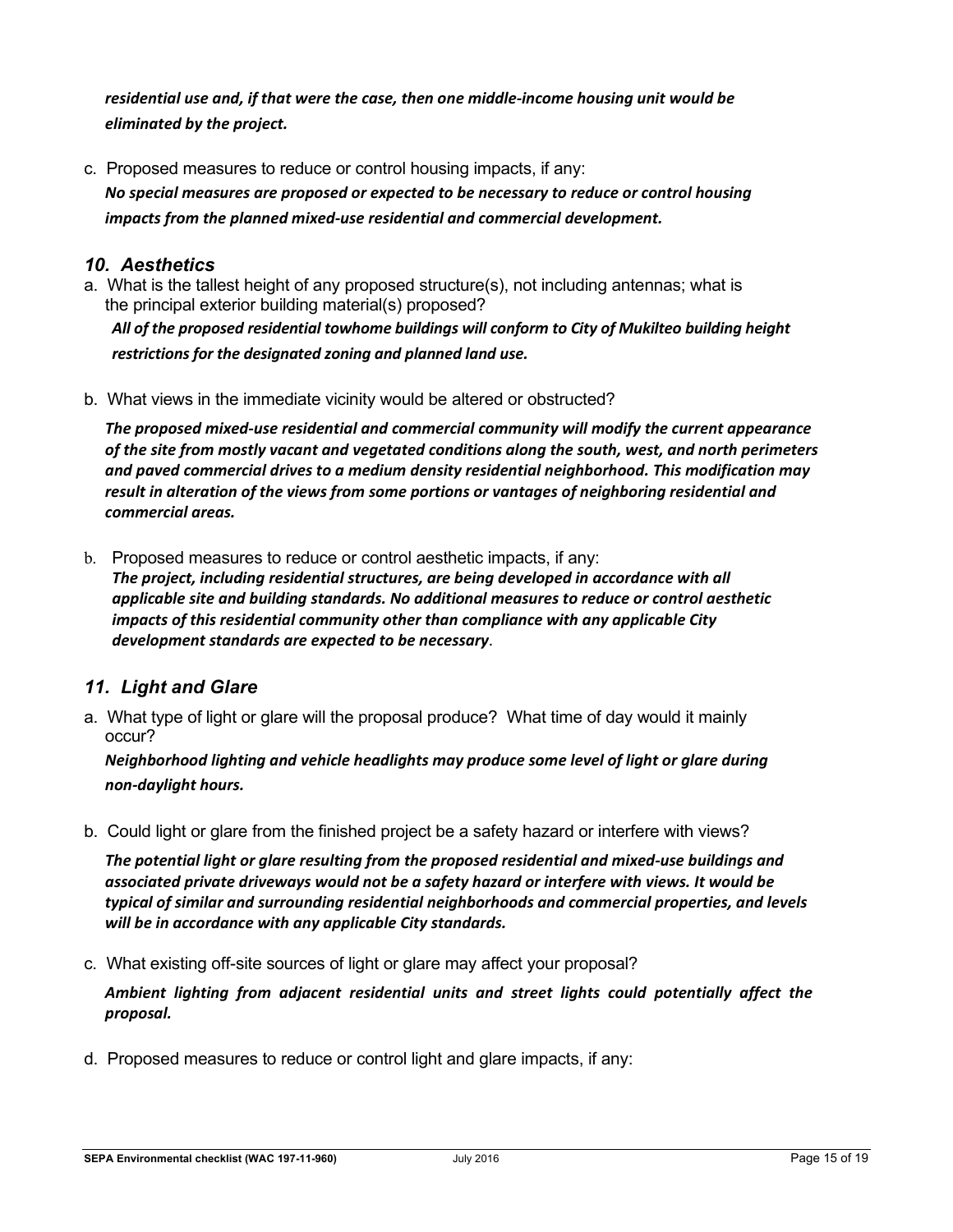*No additional special measures to reduce or control light and glare impacts are proposed nor are they expected to be necessary. Site lighting will be designed and constructed in accordance with City code and development standards.*

## *12. Recreation*

- a. What designated and informal recreational opportunities are in the immediate vicinity? *The Big Gulch Park and Trail system is located approximately 0.4 miles south of the site. The Japanese Gulch Conseration Area is located less than 1 mile north and east of the site. The Lighthouse Park, Mukilteo Boat Launch, and the Washington State ferry terminal are located approximately 2 miles north of the site.*
- b. Would the proposed project displace any existing recreational uses? If so, describe.

#### *The project would not displace any existing recreational uses.*

c. Proposed measures to reduce or control impacts on recreation, including recreation opportunities to be provided by the project or applicant, if any:

*Yard areas will be landscaped and a single, private community park will located in the southwest region of the site adjacent to the enhanced wetland buffer. No other special measures are proposed or expected to be necessary to reduce or control impacts on recreation or recreation opportunities.* 

#### *13. Historic and cultural preservation*

a. Are there any buildings, structures, or sites, located on or near the site that are over 45 years old listed in or eligible for listing in national, state, or local preservation registers ? If so, specifically describe.

#### *None of the existing structures on the site are listed in or eligible for listing in national, state, or local preservation registers.*

b. Are there any landmarks, features, or other evidence of Indian or historic use or occupation? This may include human burials or old cemeteries. Are there any material evidence, artifacts, or areas of cultural importance on or near the site? Please list any professional studies conducted at the site to identify such resources.

*There are no known or observed landmarks, features, or other evidence of Native American or historic use or occupation of the site.*

c. Describe the methods used to assess the potential impacts to cultural and historic resources on or near the project site. Examples include consultation with tribes and the department of archeology and historic preservation, archaeological surveys, historic maps, GIS data, etc.

*An Archeological Survey Report was completed in October 2021 to assess the potential for impacts to cultural and historic resources on or near the site. Additionally, the Washington State Department of Archaeological and Historical Preservation (DAHP) online research tool was used to identify if there were any Historic Property Inventories (HPI) identified on or near the site. No records/findings appeared on or in the near vicinity of the site according to this assessment resource. The City's typical SEPA process includes consultation with outside agencies, including potentially affected Native American tribes, to assess possible impacts to or existence of cultural and historic resources. No additional assessment efforts are proposed or expected to be necessary for this project.*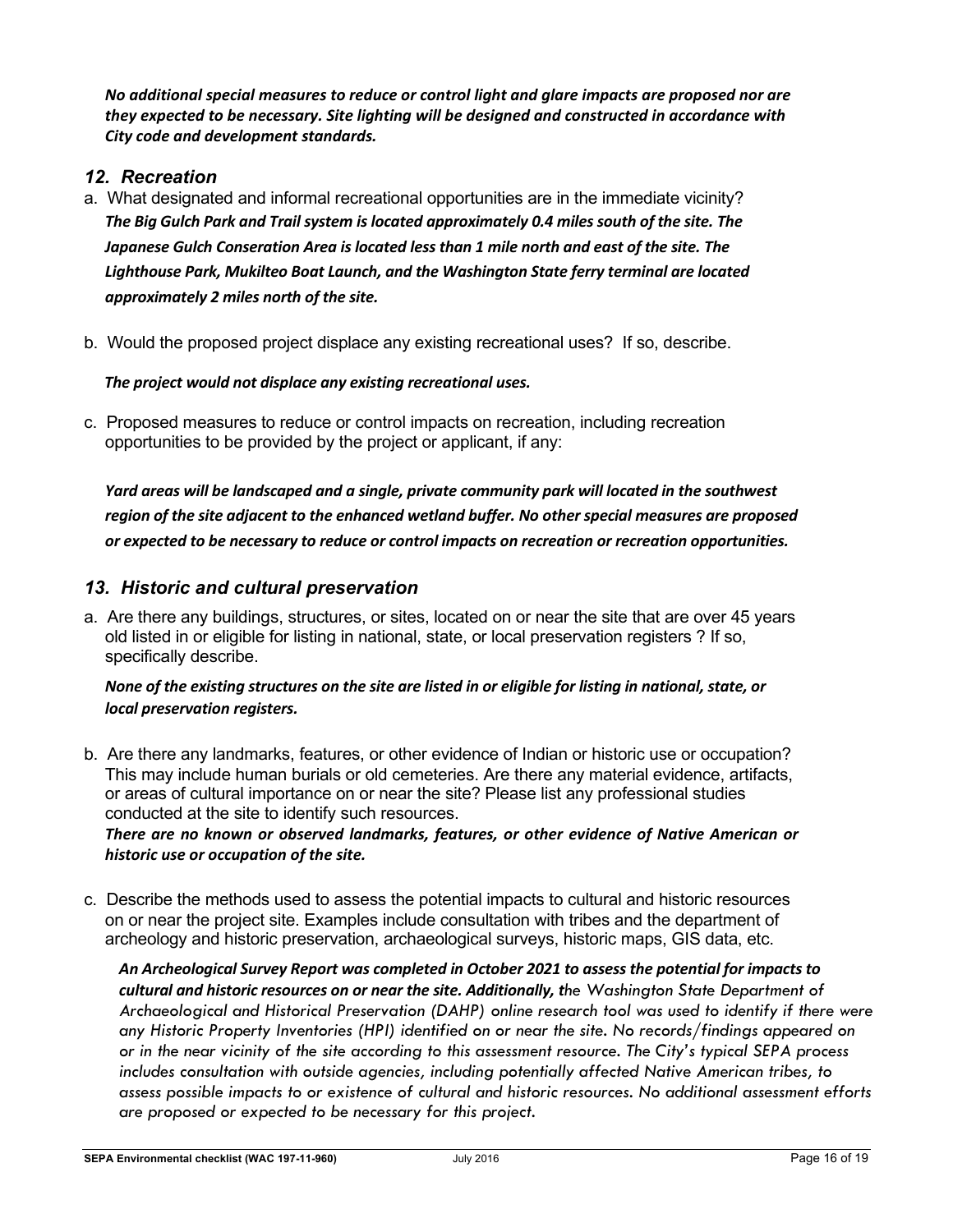d. Proposed measures to avoid, minimize, or compensate for loss, changes to, and disturbance to resources. Please include plans for the above and any permits that may be required. *The site contractor will follow an inadvertent discovery plan throughout construction. No other specific measures to avoid, minimize, or compensate for loss, changes to, and/or disturbance or resources are expected to be necessary.*

## *14. Transportation*

- a. Identify public streets and highways serving the site or affected geographic area and describe proposed access to the existing street system. Show on site plans, if any. *Mukiteo Speedway (SR525) and 88th St SW are the two public roads that border the project site along the east and south boudnaries respectively. Private roads and/or drive aisles will provide access to the individual residential townhome buildings. A loop road system onsite will connect alley-type shared private drive aisles to each townhome building. Commercial approaches will connect Mukiteo Speedway and 88th Street SW to the onsite private drives and pedestrian facilities. One large drive aisle with parking and separated one-lane roads, will be provided on the east side of the project to access to the four mixed-use buildings.*
- b. Is the site or affected geographic area currently served by public transit? If so, generally describe. If not, what is the approximate distance to the nearest transit stop? *Yes. There are no transit stops along the frontage of the site, but there are two nearby Community Transit stops. Stop 1457 at SR525 and 84th Street SW is approximately 0.06 miles north of the site and Stop 1458 at SR525 and 88th Street is less than 100 feet from southeast corner of the site. These two stops connect Community Transit routes 107, 113, 417, and 880.*
- c. How many additional parking spaces would the completed project or non-project proposal have? How many would the project or proposal eliminate?

*Each individual townhome unit will include a 2-car garage for a total of 240 private, off-street parking spaces. The site plan includes a minimum additional 38 parking stalls distributed along the edges of several of the private drives that will be shared for residential guests and commercial users. There is currently no designated parking spaces on the project site, but the existing residence and its driveways could accommodate an estimated 4 to 6 standard vehicles. These existing "spaces" would be removed and replaced with the project.* 

d. Will the proposal require any new or improvements to existing roads, streets, pedestrian, bicycle or state transportation facilities, not including driveways? If so, generally describe (indicate whether public or private).

## *The frontages of both SR525 and 88th Street SW will be widened with full half-street improvements in accordance with City standards. This will include pavement widening along with continuous curb, gutter, sidewalk, and landscape improvements.*

e. Will the project or proposal use (or occur in the immediate vicinity of) water, rail, or air transportation? If so, generally describe.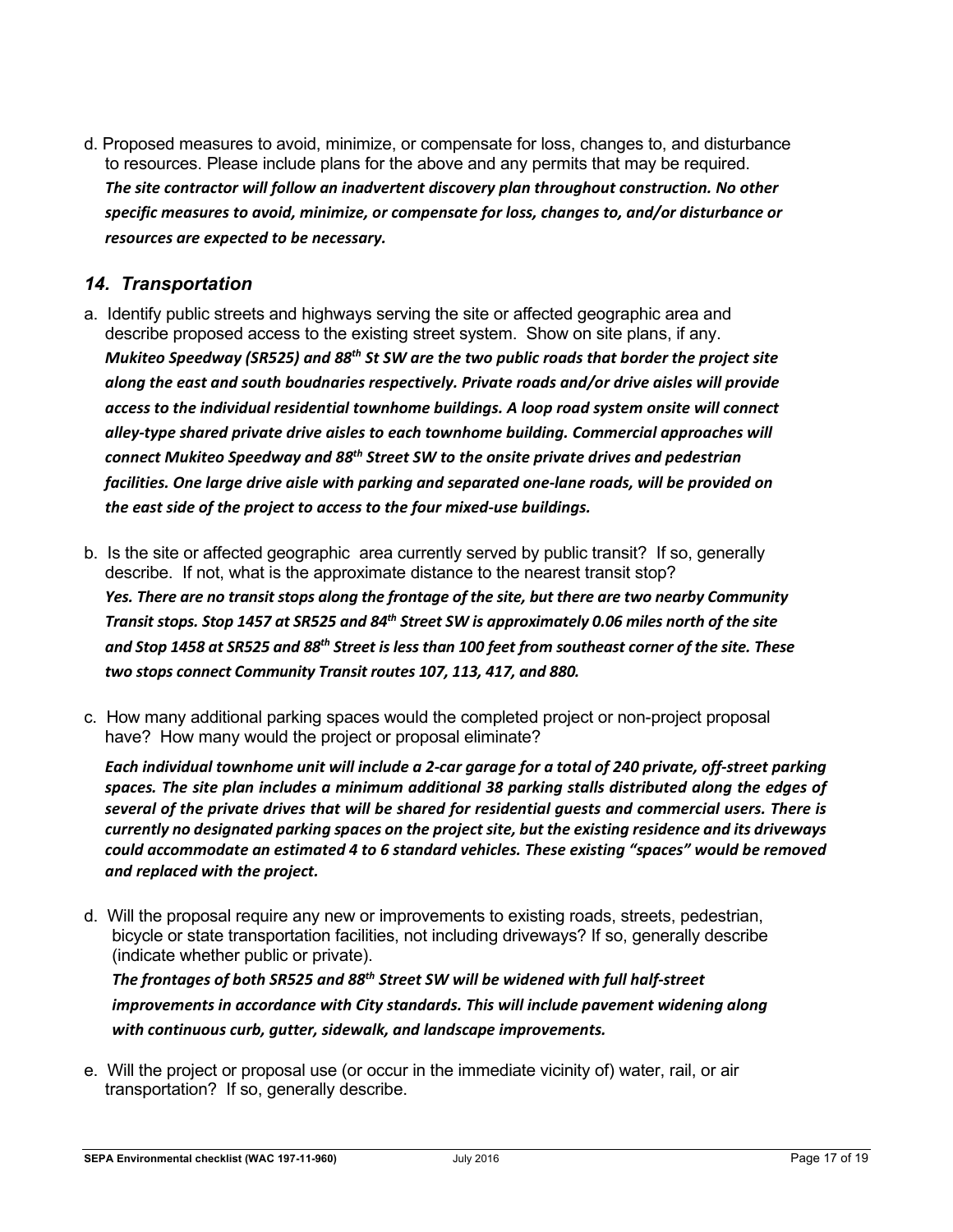*The project is within 1 to 2 miles of Paine Field and the Mukilteo ferry terminal respecitvely. Residents or commercial occupants may use these relatively close air and water transportation resources.* 

f. How many vehicular trips per day would be generated by the completed project or proposal? If known, indicate when peak volumes would occur and what percentage of the volume would be trucks (such as commercial and nonpassenger vehicles). What data or transportation models were used to make these estimates?

*The 120 residential dwelling units for the project will result in an estimated 860 new average daily vehicular trips. Of these daily trips, there would be an estimated 54 new trips during the AM peak hour period and 65 new peak PM trips. These estimates are based on the ITE Land Use Code 220, multifamily housing (low rise) for the new units and Land Use Code 220, single-familiy detached housing for existing single-family units to be removed. The 9,600 square feet of commercial uses are estimated to generate in 362 average daily trips of which approximately 9 of these occur in the AM peak-hour and 37 of them occur in the PM peak-hour based on a Land Use Code 820, Shopping Center. All estimated trip numbers are based on the values reported by the project traffic engineer Gibson Traffic Consultants, Inc. (July 2020). The peak hours for these occurrences are 7 to 9 am and 4 to 6 pm respectively. An estimated 5 percent (2.5 vehicular trips) of the commercial peak-hour trips would be commercial or non-passenger vehicles.* 

*A project-specific Traffic Impact Analysis (TIA) was prepared by the project traffic consultant, Gibson Traffic Consultants (July 2020) and a copy of that report/analysis accompanies this checklist. Traffic counts were collected at target intersections that were identified by the City in direct coordination with project traffic engineer.* 

- g. Will the proposal interfere with, affect or be affected by the movement of agricultural and forest products on roads or streets in the area? If so, generally describe. *No, the proposal is not expected to interfere with, affect, or be affected by the movement of agricultural and forest products on the roads in the area.*
- h. Proposed measures to reduce or control transportation impacts, if any:

*The proposal includes frontage improvements and the construction of onsite public roads in general accordance with City Public Works standards to facilitate safe vehicular and pedestrian travel for the new residences. Additionally, the project will make payment of traffic impact mitigation fees for 80 new single-family lots as required by the City municipal code.* 

## *15. Public Services*

a. Would the project result in an increased need for public services (for example: fire protection, police protection, public transit, health care, schools, other)? If so, generally describe.

*The project will increase population within existing fire, police, health care and school service areas with the addition of 120 new residential units.* 

b. Proposed measures to reduce or control direct impacts on public services, if any.